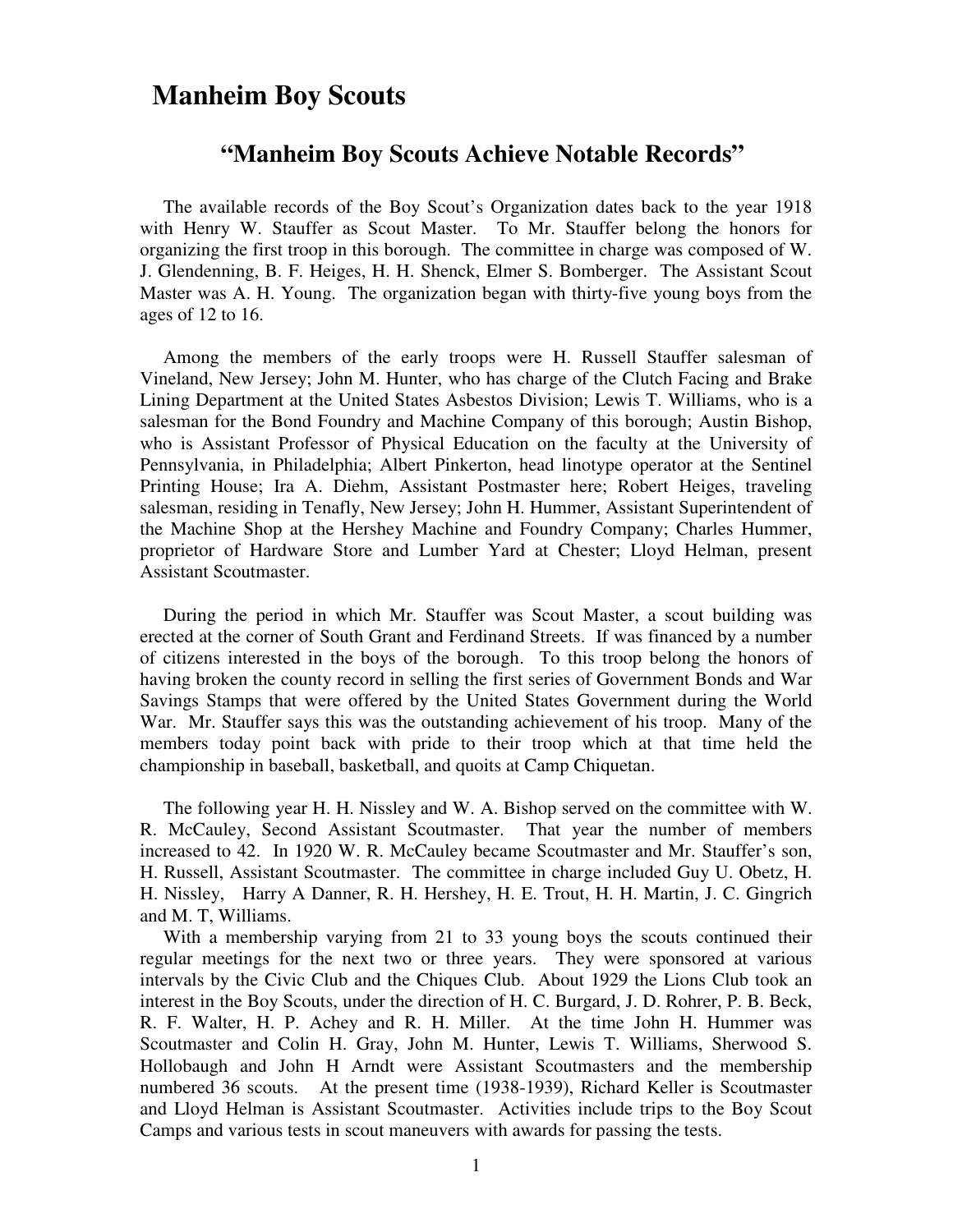# **History of the Boy Scouts, June 1938 – 1939**

**June ---** With the registration of the Scout Troop, 33 old scouts rejoined. During the year we saw 25 new scouts join the troop. Some scouts entered for fun, others entered for scouting. This month the Beaver Patrol had a Fireworks Stand to raise money for uniforms. The troop sponsored a benefit movie to help toward the purchase of camping equipment. New laurels were added to our crown when our Camporee Patrol amassed a total of 926 points out of a possible 1000 points.

**July ---** Most of this month's activities were centered at Camp Chiquetan where seven members of our troop attended camp. Bill Helt, Assistant Scoutmaster, served on the camp staff.

**August ---** Again new feathers were added on our wings when for the first time in the history of the Lancaster County Council any troop undertook an Appalachian Trail hike in the South Mountains. Our troop took this hike which proved very successful with the exception of a few blisters.

**September ---** The Farm Show saw scouts in action directing traffic and helping the local officer in many ways. The Beaver Patrol set up a refreshment stand selling the usual hot dogs, hamburgers, cider, candy, etc. This stand proved a success.

**October & November ---** Winter activities with hikes near White Oak and Manheim. Of course, some scouts were the boys who were goblins and witches who rang door bells and littered the streets with confetti and caused one's old heart to wish that it was his childhood again.

**December ---** In the keeping with Christmas, the scouts helped the American Legion and Lions Club collect and repair toys for the less fortunate children of Manheim. Some boys sang Christmas Carols and ate their private Christmas meals in keeping with the Holiday spirit. What's this I hear ringing? It's the school bells and we find our scene in the month of

**January ---** During this month the scouts held a winter camp at Mollie's Inn and camped at the Gunning Club. Here the boys learned that the floor is a hard bed to sleep upon.

**February ---** During the annual Scout Week found our boys taking charge of Sunday School Services. Our attendance at the annual Scout Rally at the Armory at Lancaster was one of the largest present. We had approximately 83% of the Troop present.

**March ---** To limber up the bones stiff from skating and sledding, Carl Graybill, Wallace Heisey, Carl May and Christ Boyer built a lean-to and blazed a trail to the Fire Tower. This lean-to is still standing and is still water-proof.

**April ---** The Local Council, for the first time, held a Scout Circus. Our part in this affair was to assemble on the floor a 16 foot signal tower, built of light timber and held together by rope. We do not like to boast, but would only like to point out that this was the main and most interesting feature of the entire circus. The Troop sponsored a one week's camp at Chiquetan under the supervision of Carl Graybill, Henry Becker and William Helt. Other scouts attending were: William and Robert Simpson, Wallace Heisey, Carl May, Richard Bricker, William Beck, Cortland Diehm, Richard Hilton, Dale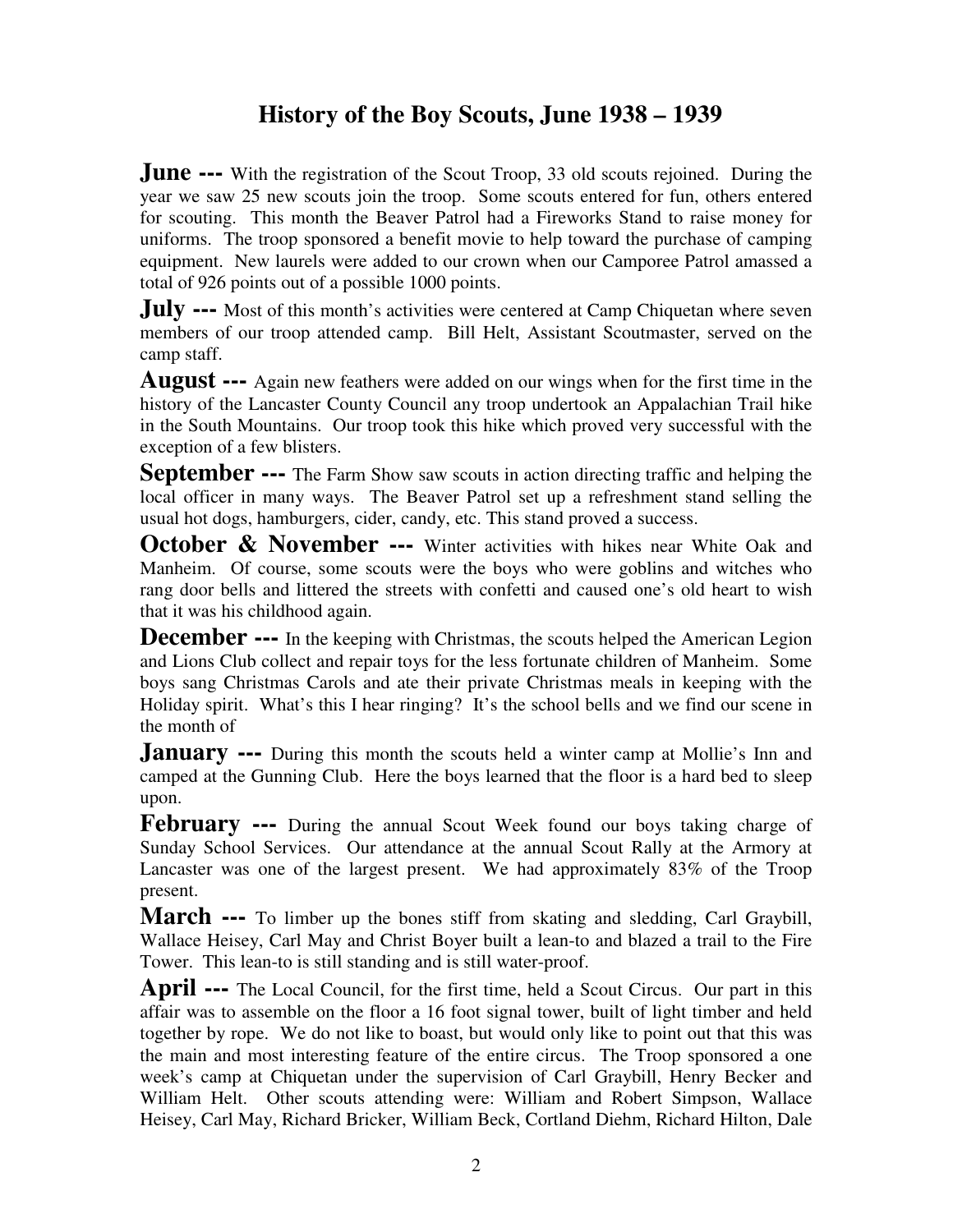Barto, Omar Graybill, Abram Alleman , Paul Evans and Harold Hershey. Wood for the fire tower was cut at this time.

**May ---** Inspired by the success of the Council Scout Circus, our troop presented a circus of our own.

**June ---** Troop registration at this time showed sixty - one scouts in the troop. This was the largest registration of any troop in Manheim. Again a Camporee Patrol at Ephrata scored 890 points out of a possible 1000 points.

**July ---** Camp Chiquetan opened and 7 scouts from Manheim appeared on the scene to pass tests and sing the songs of scouts.

**August ---** The Second Appalachian Trail camp of this troop proved a great success with fifteen scouts attending the camp. Twenty-one tests were completed and many tests started. This is a brief summary of scouting in the past year. We hope that our efforts will make "One good Scout out of one bad boy."

## **The Scouting Experience of JAMES A. FUNK from 1940 – 1950, in Troop #47, and to today**

 I joined Boy Scout Troop #47 in December 1940, at which time you could become a scout 30 days before your birthday. The membership fee to join was 50 $\phi$  with dues of 5 $\phi$ per week. My first Scoutmaster was Richard Keller and Junior Gochnauer was Asst. Scoutmaster. We held our meeting in the Old Manheim High School every Thursday evening at 7:00 P. M. When world tensions grew, there was debate whether Scouting should continue because of lack of leaders and a permanent meeting place.

 World War II started December 7, 1941 and the scouts were called to render their services to the community by helping the Civil Defense – Air Raid Wardens – Messengers – First Aid and other needs related to Civil Defense and Scouting. Scouts also served as members of the AAW (Auxiliary Aircraft Watchers) and informed the Civil Defense Headquarters of Air Traffic movement over the Manheim area.

 During the War Years, the troop had several Scoutmasters and Assistants which included – William Witmyer, Rev. William Bond, Elmer Miller, Francis Grunenberger, Elwood Myers and others that I can't remember. With no regular place to meet during this time, we met in the Old High School – Basement of the Episcopal Church Manse – a small building behind the George H. Danner Building, now Ruhl's Insurance Office – and in Paul Cassel's Barn.

 The Scout Hall was built in 1948 to 1949 with the Dedication Service in the spring of 1949. The Industries of Manheim which were responsible for erecting the Hall included Raybestos / Manhatten – Hershey Machine and Foundry – Heisey Masonary, Penryn – Dissinger & Connelley, Plumbing – and plenty of Volunteer Help.

 From the year 1939 to 1950 Troop #47 was under the sponsorship of Ammon K. Gibble Post #419 and The Lions Club of Manheim with membership ranging from 30 to as high as 80 plus boys and included an Explorer Post #347 within Troop #47. Activities included a lot of Outdoor Themes like Hiking – Camping and Charity Work for the disabled citizens of the community.